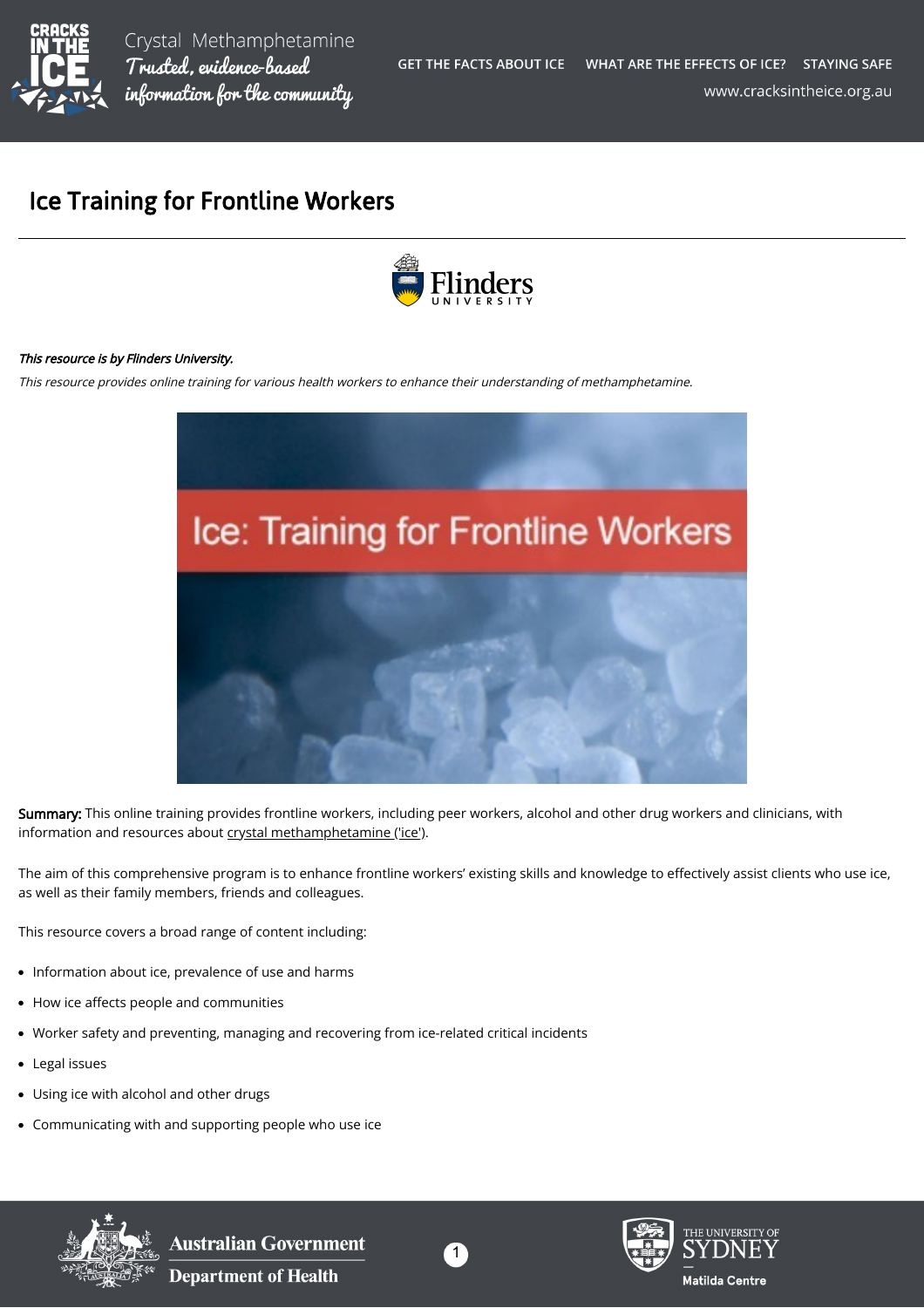

www.cracksintheice.org.au

- Prevention and intervention for ice use
- Organisational responses to the use of ice

Format: The training contains seven separate but complementary modules:

#### Module 1: About Ice

- About ice and other forms of methamphetamine
- Patterns of ice and other forms of methamphetamine use in Australia  $\bullet$
- How methamphetamine/ice affects people who use it
- Methamphetamine: Legal issues

## Module 2: Effects of Ice

- Ice intoxication
- Ice withdrawal and long term effects
- Using ice with alcohol and other drugs

## Module 3: Communicating with People Who Use Ice

- Communicating and engaging with people who use ice
- Assessing and managing self-harm and suicide with people who use ice
- Basic mental health responses for people who use ice

## Module 4: People Who Use Ice and Critical Incidents

- Critical incidents involving people who use ice
- Managing critical incidents
- Recovery, review, resumption

## Module 5: Interventions

- Overview of interventions
- Brief interventions
- Assessment
- Counselling and cognitive behavioural approaches
- Withdrawal management
- Relapse prevention and management
- Groups with specific needs
- Supporting/working with families and carers
- Working in potentially risky environments
- Working with families

# Module 6: Prevention

• Ice prevention models and strategies



**Australian Government** 

**Department of Health**